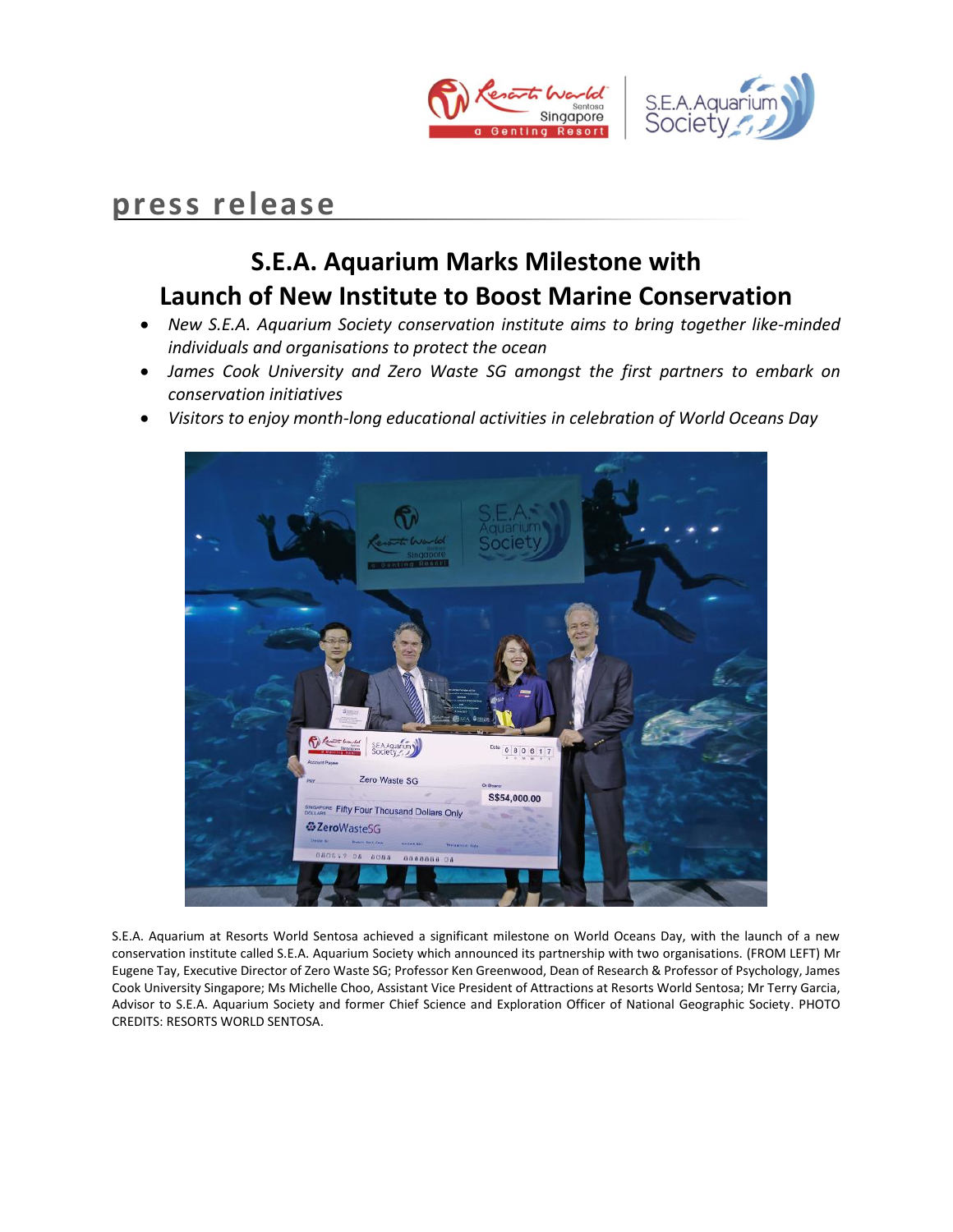



**SINGAPORE, 8 June 2017** – S.E.A. Aquarium at Resorts World Sentosa (RWS) achieved a significant milestone on World Oceans Day today, with the launch of a new conservation institute that will take greater strides in supporting conservation research, education and public engagement efforts. Called the S.E.A. Aquarium Society, the institute will bring together a community of like-minded people and organisations collaborating with S.E.A. Aquarium to protect the marine environment.

The newly-established S.E.A. Aquarium Society will support researchers and scientists dedicated to increasing understanding of the ocean. It will also lead and support local initiatives and campaigns that will impact and improve ocean health.

Individuals, organisations and interest groups passionate about protecting the ocean are welcome to be part of the society. It is open to people from all walks of life, including partners such as government agencies, corporates, non-profit groups, academic and research institutions; as well as supporters such as youth ambassadors, volunteers and marine enthusiasts.

S.E.A. Aquarium Society will embark on its long-term 'Healthy Ocean, Healthy Us' initiative which aims to highlight how ocean health is fundamentally linked to human health. It will focus on tackling priority issues such as ocean plastic pollution, sustainable seafood and climate action for the ocean in Southeast Asia and Australasia over the next five years.

Mr Jason Horkin, Senior Vice President of Attractions at Resorts World Sentosa, said: "With the launch of S.E.A. Aquarium Society, we hope to pool resources together and boost marine conservation efforts in Singapore and the region with a renewed focus on initiatives that can improve the health, sustainability and productivity of the ocean. Protecting marine life cannot be achieved by one group alone. We invite all like-minded individuals and organisations that share the same cause to be part of the society and be involved in protecting the marine environment and educating everyone on the importance of safeguarding the health of our ocean."

Following its launch, S.E.A. Aquarium Society signed a Memorandum of Understanding (MoU) with James Cook University (JCU) Singapore which stands as a world leader in environmental sciences\*. The MoU will see the two organisations collaborate on research projects, student and public engagement programmes, as well as groom the next generation of marine scientists through internships. The partnership will tap on the university's strengths in business, environmental and marine science.

Professor Ken Greenwood, Dean of Research & Professor of Psychology, James Cook University (JCU) Singapore, said: "James Cook University is committed to creating a brighter future for life in the tropics world-wide through graduates and discoveries that make a difference. Our university is ranked number one in the world for marine biology and number two in the world for biodiversity conservation research\*,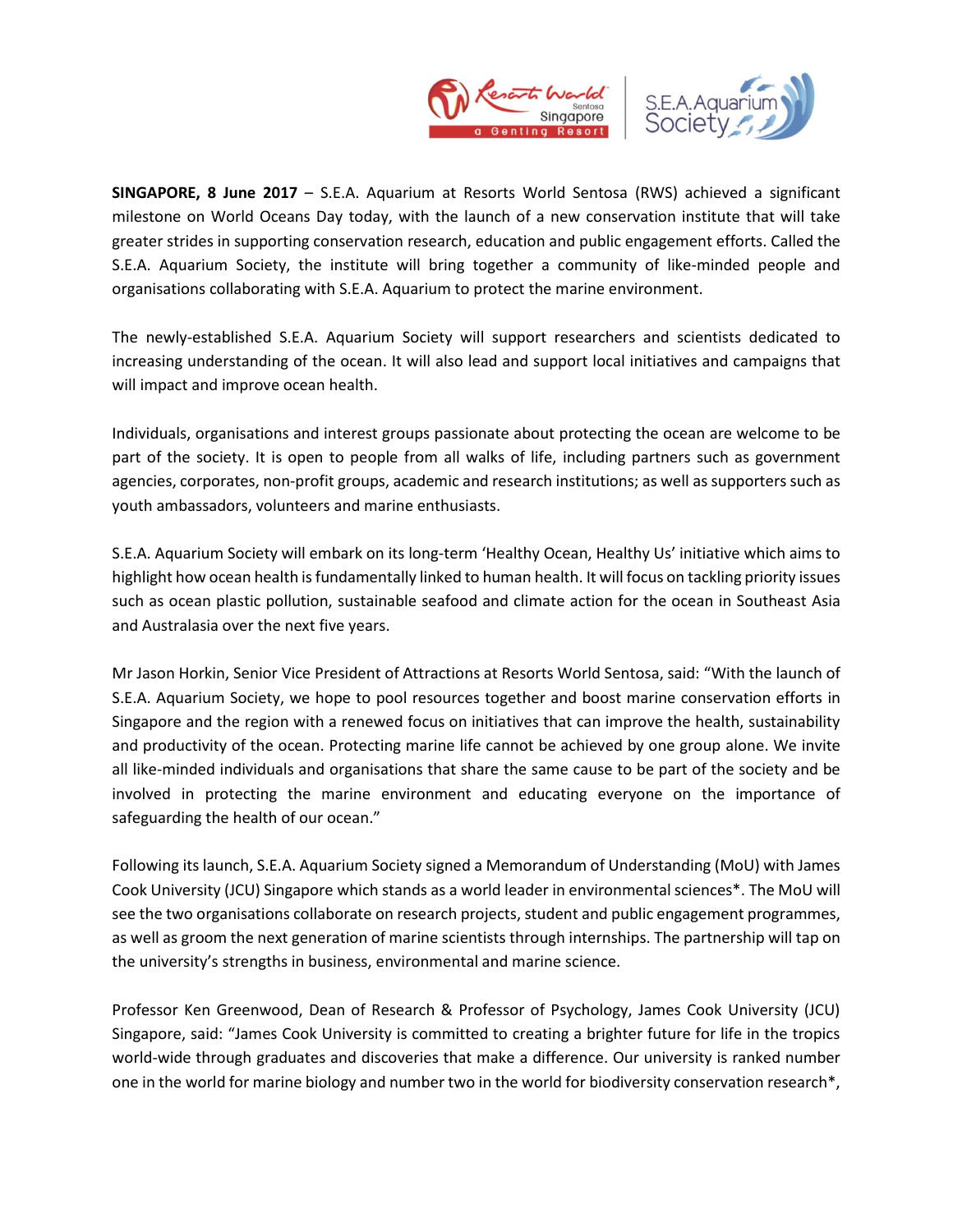



and we look forward to linking our expertise with that of S.E.A. Aquarium Society in research that will boost marine conservation efforts in Singapore and the region."

S.E.A. Aquarium Society also provided a cash funding of S\$54,000 to Zero Waste SG, a non-profit and nongovernmental organisation dedicated to helping Singapore eliminate the concept of waste. The contribution will support a new nationwide BYO (Bring Your Own) Schools Programme which engages students on plastic disposables and marine litter through talks and interactive booths, and encourages them to bring their own reusables and reduce plastic disposables via a reward system. The year-long programme targets to reduce the total number of plastic disposables by 20,000 items. This collaborative project between S.E.A. Aquarium Society and Zero Waste SG commences July 2017 and will involve 4,000 students from 20 primary schools in Singapore.

Mr Eugene Tay, Executive Director of Zero Waste SG, said: "We are pleased to partner S.E.A. Aquarium Society to spread the message on reducing plastic disposables in schools and encourage students to BYO. Marine litter is mostly made up of plastics, and poses harm to marine animals through ingestion or entanglement. Reducing plastic disposables is a key driving force in marine conservation. The funding and support from S.E.A. Aquarium Society will enable us to inculcate good BYO habits in young minds to protect the marine environment."

Activities spearheaded by S.E.A. Aquarium Society this month include its first-ever underwater reef cleanup at Pulau Hantu on 6 June to contribute to worldwide data on marine litter. S.E.A. Aquarium Society is also organising a beach clean-up involving RWS team members and the community to record the type of marine litter found on Singapore's shores.

S.E.A. Aquarium is the Official Singapore Sponsor of World Oceans Day 2017, working alongside other members of the Association of Zoos & Aquariums (AZA) to raise awareness on ocean plastic pollution through educational interpretives, interactive activities and storytelling.

From now till 25 June, visitors to S.E.A. Aquarium can take part in a series of educational activities that highlight the beauty of the ocean and the importance of protecting them. One of the event highlights is a National Geographic photo exhibition titled "Ocean Soul" featuring stunning images taken by renowned underwater photojournalist Brian Skerry. Divers and underwater photographers can join a photography contest, and kids can learn how to make cute-looking sushi using sustainable seafood.

From 10 June to 31 July, Singapore Residents purchasing tickets online can enjoy adult one-day tickets at S\$28 each which includes admission, free dessert and a S\$5 retail voucher with a minimum spending of S\$35.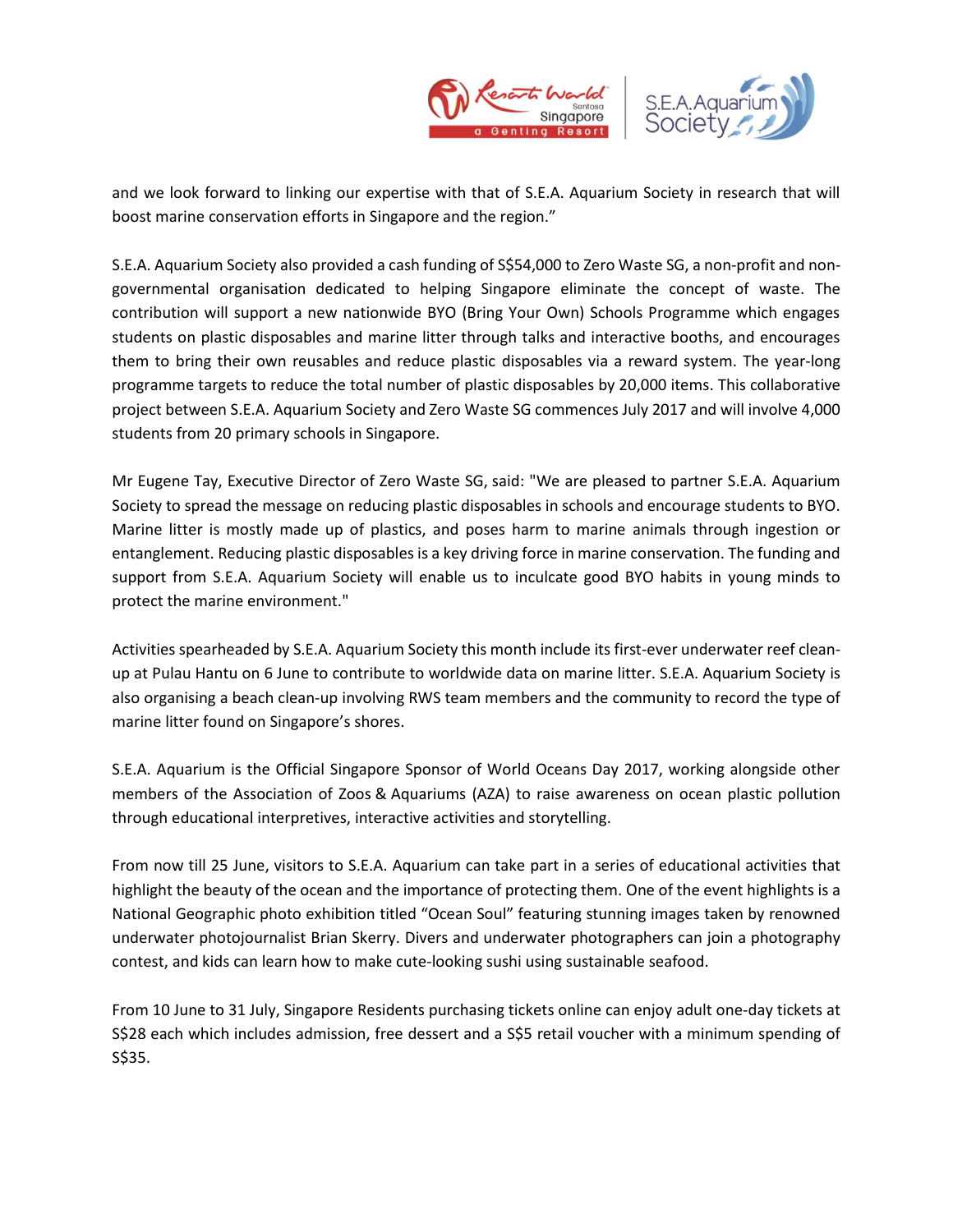



Individuals and organisations who wish to collaborate with S.E.A. Aquarium Society can email [conservation@rwsentosa.com.](mailto:conservation@rwsentosa.com) Supporters can also join by signing up for the society's newsletter at [S.E.A.](http://seaa.rwsentosablog.com/)  [Aquarium blog.](http://seaa.rwsentosablog.com/) To stay connected, supporters can join th[e S.E.A. Aquarium Society Facebook group.](https://www.facebook.com/groups/seaaquariumsociety/)

\*According to the Centre for World University Rankings (CWUR). For more information, visit <https://www.jcu.edu.sg/news/releases/jcu-no.1-in-world-for-marine-biology>

**– End –**

### **ABOUT S.E.A. AQUARIUM**

Opened in November 2012, S.E.A. Aquarium at Resorts World Sentosa is one of the world's largest aquariums home to more than 100,000 marine animals from across 800 species. Featuring 49 habitats, S.E.A. Aquarium exhibits close to 80 threatened species including the manta ray, Clarion angelfish and a variety of beautiful corals that mirror a pristine aquatic environment. Through interactive programmes, up-close animal encounters and immersive learning journeys, S.E.A. Aquarium aims to inspire visitors to protect the ocean.

S.E.A. Aquarium collaborates with local and regional partners in marine conservation projects and is accredited by the Association of Zoos & Aquariums (AZA) and World Association of Zoos and Aquariums (WAZA).

#### **ABOUT RESORTS WORLD SENTOSA**

Resorts World Sentosa (RWS), Asia's premium lifestyle destination resort, is located on Singapore's resort island of Sentosa. Spanning 49 hectares, RWS is home to four world-class attractions including Universal Studios Singapore, S.E.A. Aquarium, Dolphin Island and Adventure Cove Waterpark. Other attractions include the Asian flagship of a world-renowned destination spa, a casino, six unique hotels and the Resorts World Convention Centre. With the most number of Michelin stars in one destination, RWS offers award-winning dining experiences at renowned celebrity chef restaurants, establishing itself as a key player in Singapore's vibrant and diverse dining scene. The integrated resort also offers world-class entertainment, from original resident productions to concerts and public shows such as the Crane Dance and the Lake of Dreams. RWS has been named "Best Integrated Resort" since 2011 for six consecutive years at the TTG Travel Awards which recognises the best of Asia-Pacific's travel industry.

RWS is wholly owned by Genting Singapore, a company of the Genting Group. For more information, please visit [www.rwsentosa.com.](http://www.rwsentosa.com/)

[ResortsWorldatSentosa](https://www.facebook.com/ResortsWorldatSentosa) **B** @rwsentosa #SEAAquarium <u>W [www.rwsentosablog.com](http://www.rwsentosablog.com/)</u>

#### **MEDIA CONTACTS**

#### **Resorts World Sentosa**

Shaiful Rizal Tel: +65 6577 9761 / +65 9170 2542 E-mail: [shaiful.malek@RWSentosa.com](mailto:shaiful.malek@RWSentosa.com)

Audrey Lee Tel: +65 6577 9766 / +65 8198 0047 E-mail: [audrey.sylee@RWSentosa.com](mailto:audrey.sylee@RWSentosa.com) **Ogilvy Public Relations (for Resorts World Sentosa)**

Liu Jianle Tel: +65 6395 3114/ +65 9745 2134 E-mail: [jianle.liu@ogilvy.com](mailto:jianle.liu@ogilvy.com)